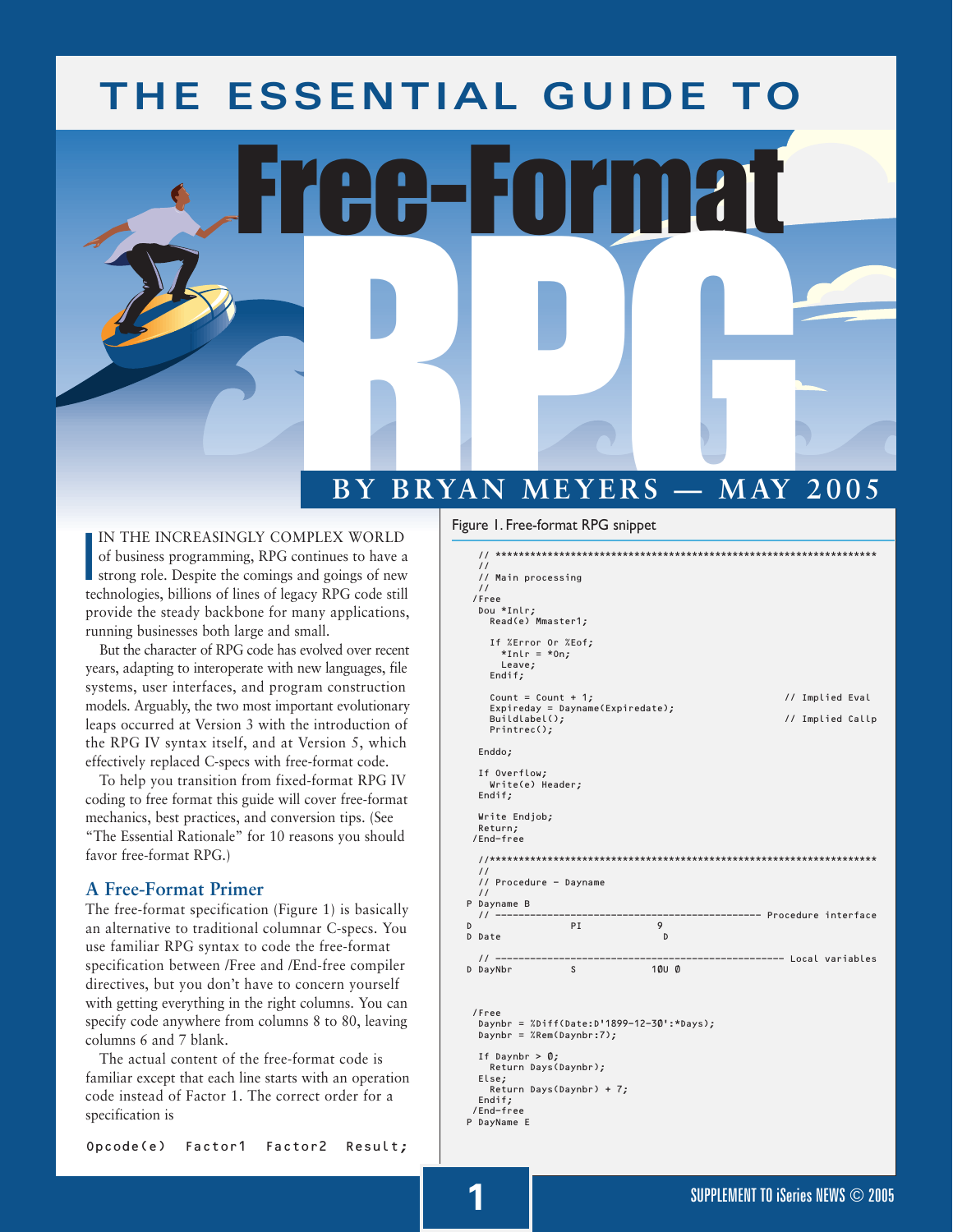Factor 1, if there is one, follows the operation code. Factor 2 and the Result then trail Factor 1. At least one space must separate the pieces of the statement; however, the operation code extender must be joined to the operation code with no space.

Free-format RPG uses many of the same operation codes as traditional fixed-format RPG IV — there are no new operation codes to learn, and in two cases, the operation code is optional. You can omit EVAL (Evaluate expression) and CALLP (Call prototyped procedure/program) unless you need to specify an extender, as the following example shows:

```
Tax = TaxableAmount * TaxRate;
Eval(h) \text{Tax} = \text{TaxableAmount} * \text{TaxRate};
```
#### UpdCustomer(Company:CustomerNbr); Callp(e) UpdCustomer(Company:CustomerNbr);

You can align and/or indent code to make it more readable and continue a specification on to several lines if necessary (but only one statement is allowed on a line). Each freeformat statement terminates with a semicolon delimiter (see "An Essential Debugging Tip" to learn about missing semicolon delimiters).

Comments in free-format code begin with two slashes  $(1)$  instead of an asterisk  $(*)$  in column 7. The comment can begin anywhere from columns 8 to 80, and you can even code comments "inline" with a specification (see "The Essential Rules" for a summary of free-format coding points). Double-slash comments may also appear instead of asterisk comments in fixed-format RPG specifications starting anywhere from columns 6 to 80, but they must be alone on a line without any other specification code. Free-format code may also include two compiler directives, /Copy and /Include. The compiler considers /Copy members as fixed-format code, even if the /Copy directive is in a free-format block. Conditional compiler directives — /Define, /Undefine, /If, /Else, /Elseif, /Endif, /Eof — can also appear in a free-format block and can be indented (contrary to the documentation in the RPG IV reference manuals).

# **Indicators Begone!**

A striking feature of free-format RPG is its elimination of indicator columns. Conditioning indicators, resulting indicators, and control level indicators are not allowed; the space formerly reserved for those indicators is now open for real work.

Instead of conditioning indicators (columns 9–11), you should test for conditions using the structured operation codes (e.g., If, Dou, Dow, For, Select). RPG IV offers numerous built-in functions (BIFs) to replace resulting indicators. The most common ones are %Found, %Error, and %Eof for the file I/O operation codes. (Figure 2 shows you which functions are valid with which operation codes.) The %Lookup and %Tlookup functions replace the Lookup operation code and perform array and table lookup functions without resulting indicators.

# **Figure 2 File I/O functions**

| <b>Operation</b>                          | %Found | %Error | %Eof   | $%$ Equal |
|-------------------------------------------|--------|--------|--------|-----------|
| Chain                                     | Valid  | Valid  |        |           |
| Delete                                    | Valid  | Valid  |        |           |
| Read                                      |        | Valid  | Valid  |           |
| Readc                                     |        | Valid  | Valid  |           |
| Reade                                     |        | Valid  | Valid  |           |
| Readp                                     |        | Valid  | Valid  |           |
| Readpe                                    |        | Valid  | Valid  |           |
| <b>Operation</b>                          | Valid  |        |        |           |
| <b>Operation</b>                          | Valid  | Valid  |        | Valid     |
| <b>Operation</b>                          |        | Valid  | Valid* |           |
| *Valid only when writing a subfile record |        |        |        |           |

Any operation code that uses an error resulting indicator (in columns 73 and 74) can be coded with an (E) errorhandling extender instead. If an error occurs during the operation, %Error will be set to \*On, and %Status will return a status code to identify the error.

Finally, if you're still using level indicators from the RPG cycle, those indicators (columns 7 and 8) can't appear in free-format code. If you must use them, you'll need to momentarily fall out of free-format syntax, enter the level indicator, and then resume free format:

```
/Free
   (Free format code block)
```

```
/End-free
L2
/Free
 Write(e) L2Totals;
   (This code executes at an L2 break)
/End-free
L<sub>1</sub>/Free
 Write(e) L1Totals;
   (This code executes at an L1 break)
```
Best practices dictate that you avoid using conditioning indicators and level indicators — free format enforces that standard to help clean up RPG.

# **A Lean, Clean Programming Machine**

Another way that free-format RPG enforces best practices is by consolidating all of its functions into about 60 operation codes — half the number that fixed-format RPG supports. (For a list of all the operation codes that you can include in a free-format block, see "The Essential Syntax."

As for the operation codes that free format left behind, you should consider them obsolete. Most of them have better, more modern alternatives. For example, the arithmetic operations (Add, Sub, Mult, Div, and so on) can substitute familiar operators in free-format expressions. Alternatively, simple assignment expressions such as Z-add or Z-sub can replace arithmetic operation codes.

BIFs replace many of the jettisoned operations; they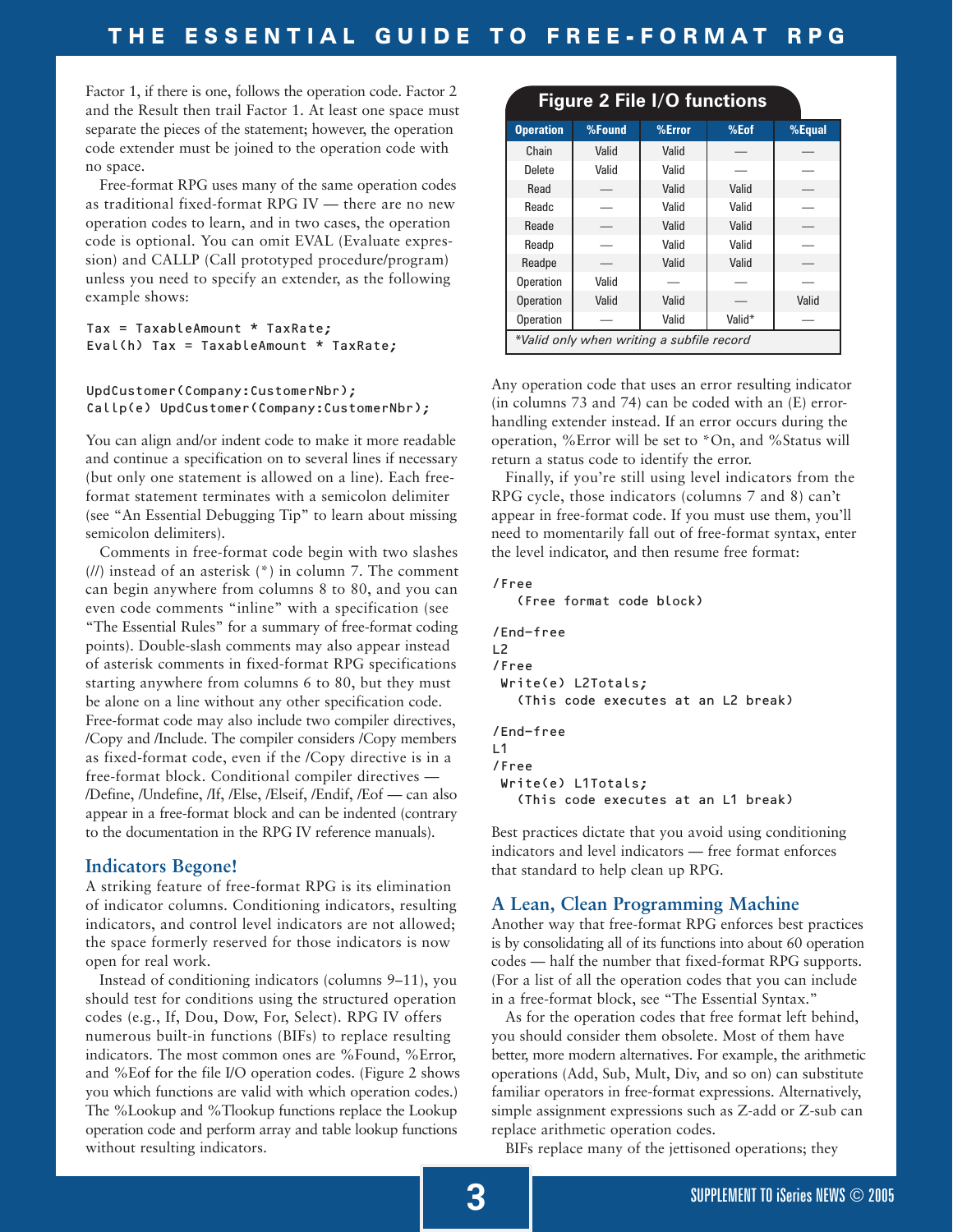provide more flexible coding, greater function, and more enhancement potential than their corresponding operation codes. Frequently, you can simply substitute a function for an operation code, including the function in an expression. ("The Essential Alternatives" summarizes the alternatives for the unsupported operation codes.)

#### **The MOVE to Free Format**

The Move operations (Move, Movel, and Movea) were relatively powerful, handling a wide variety of data types and sizes with specific rules for each circumstance.

Sometimes, a Move operation simply assigned the value of one data item or literal to another variable; other times, it may have performed data type conversions, such as converting a number to a date or a character field to a number. If the Move target was a different size than the source value, other special rules applied, depending upon which Move operation you were using.

These operation codes have several free-format alternatives, and therein lies the challenge for many programmers. When you're writing a new program, it's easy to avoid using Move, but converting a legacy program to use the alternatives isn't so simple. Choosing the correct alternative for any given Move scenario requires an examination of three factors: data types, field sizes, and the desired results.

Predictably, the easiest conversion occurs when the Move source and target are both the same data type and length. A simple assignment expression will do the job:

Target = Source;

To go beyond this simple assignment, however, you must usually employ any of several BIFs in an assignment expression.

When both the source and target are character data, Eval is equivalent to the Movel(p) (Move left with blank padding) operation. Evalr (Evaluate with right adjust) is equivalent to Move(p):

| $Target = Source;$     | // MOVEL(P) |
|------------------------|-------------|
| Evalr Target = Source; | // MOVE(P)  |

To avoid padding the result with blanks, consider the lengths of the respective fields. If the result is shorter than the source, use Evalr instead of Move to assign the source to the target:

```
Evalr Target = Source;
```
If the target variable is longer than the source, you can use %Subst on the left side of the assignment expression, thereby assigning the source to only a portion of the result:

```
%Subst(Target:
     %Size(Target)-%Size(Source)+1) = Source;
```
Usually, you would simplify this code. Let's say the source is five bytes and the target is nine bytes:

%Subst(Target:5) = Source;

To replace a Movel operation without padding, you need to adjust the locations, but you still use %Subst if the target variable is longer than the source:

%Subst(Target:1:%Size(Source)) = Source;

Or, for the earlier scenario:

%Subst(Target:1:5) = Source;

Of course, if the target is shorter than the source, a simple assignment will do the trick in a Movel conversion:

Target = Source;

# **Converting Data Types in Free Format**

The Move-related operations are not restricted to "same type" moves. You can use Move to transfer a numeric value to a character string and back again. The Move operations are also aware of the native date/time data types, letting you easily move into and out of dates with few restrictions or special coding requirements. To accomplish this feat in free format requires the use of one or more data conversion functions. Figure 3 illustrates possible alternatives for various data types.

| <b>Move Factor 1</b><br><b>Data Type</b> | <b>Move Results</b><br><b>Data Type</b> | <b>Alternative Contruct(s)</b>                                       |
|------------------------------------------|-----------------------------------------|----------------------------------------------------------------------|
| Character                                | Character                               | EVAL or EVALR,<br>with or without %SUBST function                    |
| <b>Numeric</b>                           | Character                               | %EDITC function with X edit code,<br>with or without %SUBST function |
| Date                                     |                                         | Character %CHAR function                                             |
| Character                                | <b>Numeric</b>                          | %DEC, %INT, %UNS functions (V5R2)                                    |
| <b>Numeric</b>                           | <b>Numeric</b>                          | Simple EVAL                                                          |
| Date                                     | <b>Numeric</b>                          | %DEC, %INT, %UNS functions,<br>with %CHAR function (V5R2)            |
| Character                                | Date                                    | %DATE, %TIME, %TIMESTAMP functions                                   |
| <b>Numeric</b>                           | Date                                    | %DATE, %TIME, %TIMESTAMP functions                                   |
| Date                                     | Date                                    | Simple EVAL                                                          |

# **Figure 3 Alternatives to Move**

You can use %Editc to assign a numeric value to a character string. To replace a fixed-format Move operation, use the X edit code to return a simple numeric source value as a character value:

#### Target = %Editc(Source:'X');

If the source and result are sized differently, you'd use %Subst in addition to %Editc. The X edit code works equally well for packed and zoned (signed) numbers and for positive and negative numbers.

The other data type conversions in Figure 3 are relatively straightforward (using one of the data conversion functions in an assignment expression) and don't require additional explanation.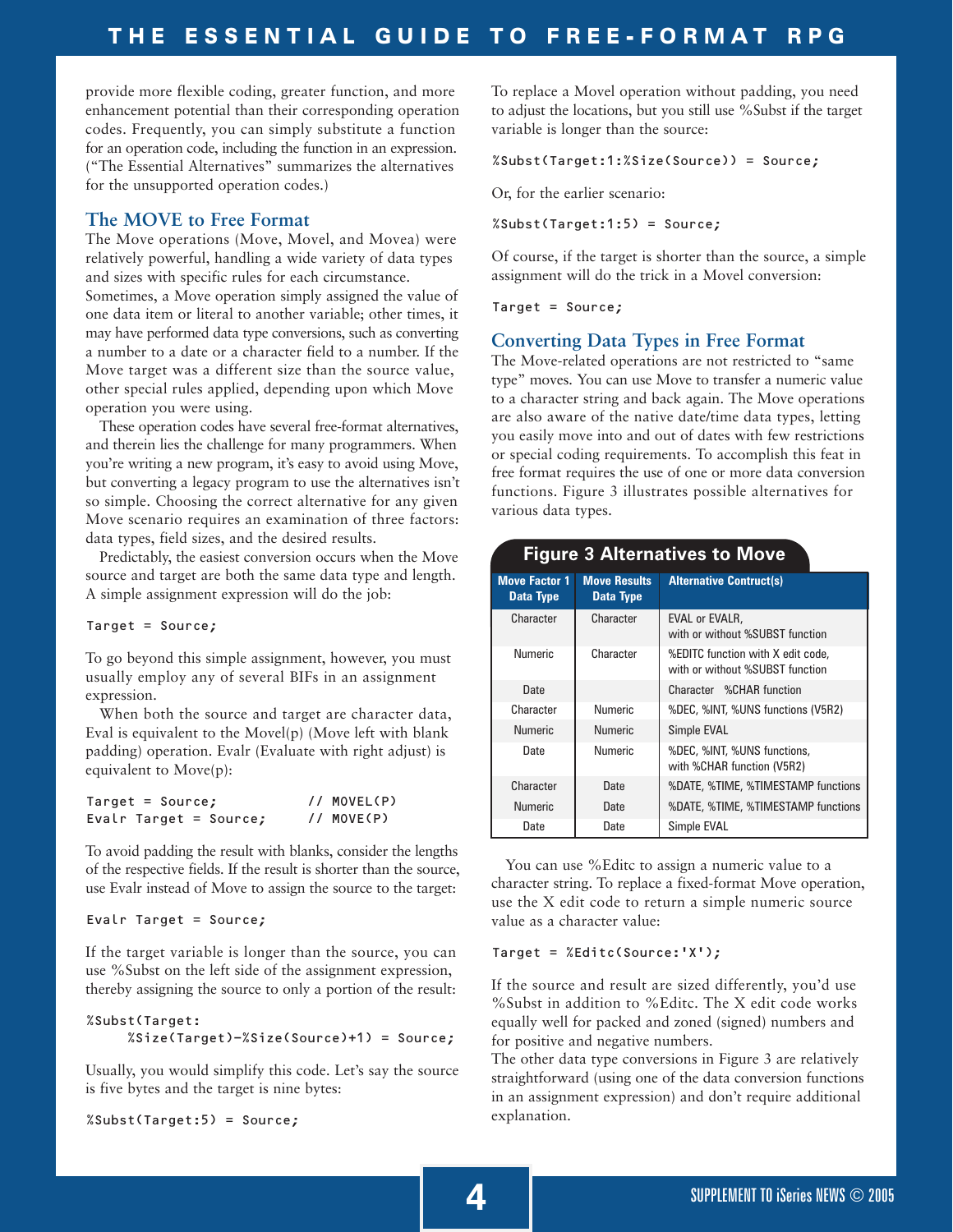#### **Moving Arrays in Free Format**

The Movea (Move Array) operation performs some specialized assignment functions related to arrays. It will move several contiguous array elements to a variable, a variable to several contiguous array elements, and contiguous elements between two arrays.

As with the other Move operations, Movea is not valid in free-format code. In V5R3, though, the %Subarr (Get/Set Portion of an Array) function can appear in assignment expressions to perform the same functions as Movea. Using %Subarr lets you refer to a subsection of an array, starting at a given index and continuing for a given number of elements:

#### %Subarr(Array:Start:Elements)

The first two required arguments name the array and the starting index. The third argument tells %Subarr how many elements you want to process; if you omit it, you will process the remainder of the array.

To assign several contiguous array elements to a variable, you can use %Subarr to designate which elements you want to move:

#### Target = %Subarr(Array:Start:Elements);

On the left side of an assignment expression, %Subarr will change contiguous elements in an array. To move a source variable to contiguous elements of an array, you can use a simple assignment expression:

#### %Subarr(Array:Start:Elements) = Source;

To move contiguous elements between two arrays, use %Subarr on both sides of the expression:

```
%Subarr(Target:Start:Elements) =
              %Subarr(Source:Start:Elements);
```
If the array elements differ in length or data type, use other functions in conjunction with %Subarr to get the results you want.

#### **Fixed Format and Free Format Don't Mix Well**

As noted earlier, if you must revert to fixed-format code for a line or two in the middle of a free-format code block, you can temporarily drop out of free-format syntax with the /End-free directive. But avoid mixing traditional style and free-form style in your C-specs. The result is inconsistent and difficult to read.

However, don't completely abandon columnar alignment as a tool to aid readability in expressions, particularly when an expression must continue on to subsequent lines. The following example shows how aligning an expression can make it easier to understand:

```
TotalPay = (RegHours * Rate)(OvtHours * Rate * 1.5) +
           (DblHours * Rate * 2);
```
Currently, the free-format specification replaces only C-specs, not the other specification types. Before you can code a procedure, for example, you'll need to code an /End-free directive before the beginning P-spec, then include a /Free directive after any D-specs before you code free format again, and finally code /End-free again before the ending P-spec (for a wish list of further free-format enhancements, see "The Missing Essentials"). Unfortunately, embedded SQL statements still require a fixed-format entry. Until IBM corrects this glaring design gaffe, you can alleviate the eyesore somewhat by indenting the RPG code to match the SQL code, as in Figure 4.

#### **FIGURE 4**

Aligning embedded SQL statements

```
PgmAccount = 'G5X67';
 /End-free
C/Exec SQL Select FirstName, LastName, City, State<br>C+ Into :InFirstName, :InLastName,
C+ Into :InFirstName, :InLastName,
C+ :InCity, :InState
C+ From MMaster
                Where Account = :PgmAccountC+<br>C/End-exec
 /Free
             If InState = 'TX';
```
**Bryan Meyers** is a technical editor for *iSeries NEWS* and author of several books, including *RPG IV Jump Start* and *Programming in RPG IV* (both from 29th Street Press). Bryan presents classes on several iSeries topics — on site, on DVD, or through the iSeries Network's e-Learning program. You can reach him at bmeyers.net.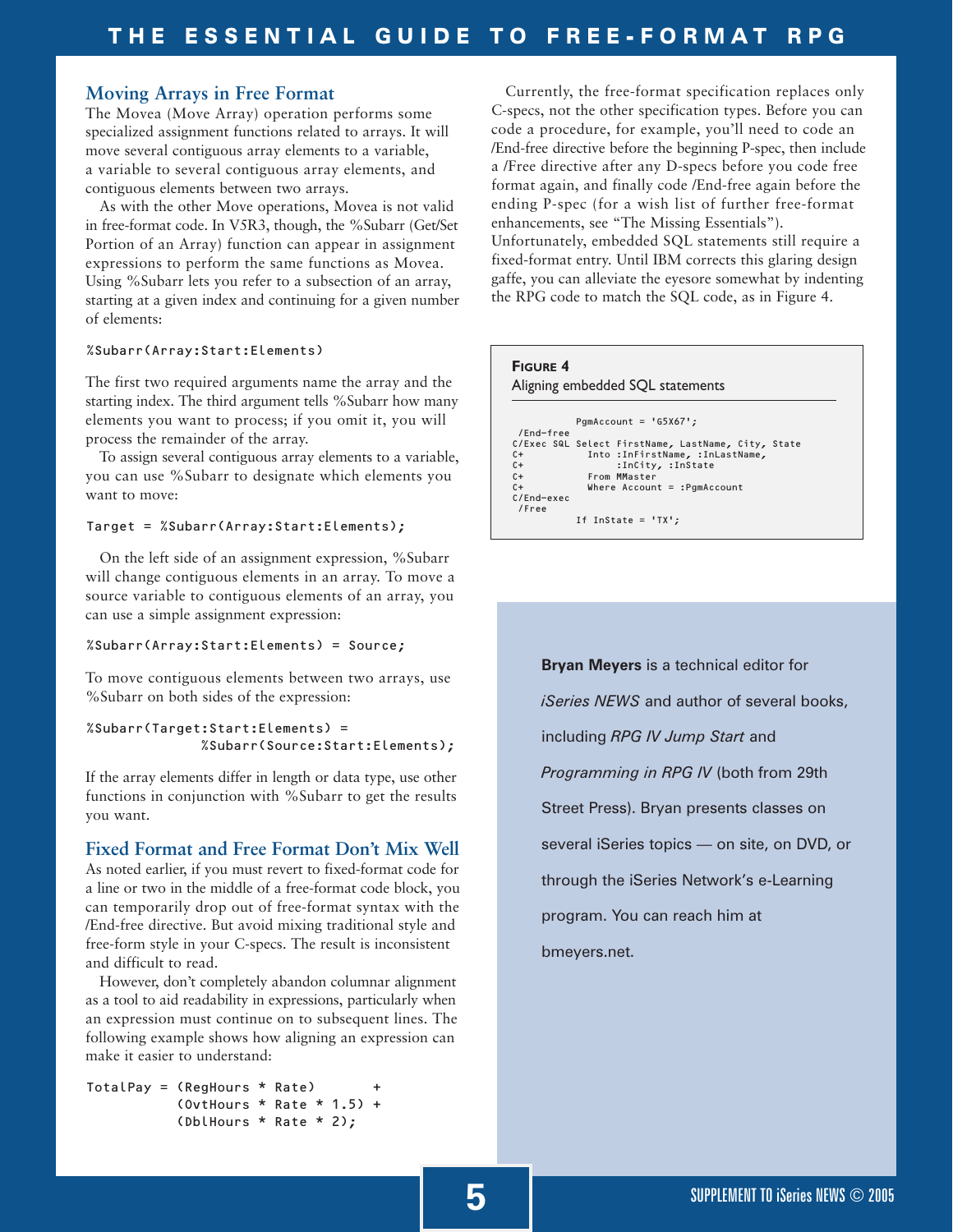# **THE ESSENTIAL RATIONALE**

# **Here are the top 10 reasons you should favor free-format RPG over fixed-format code:**

- **10** It's compatible. You can mix free-format and fixed-format code. Free-format code supports a subset of the same operation codes used by fixed format.
- **9** It's bigger. Free format offers more room for longer expressions.
- **8** It's lucid. Inline comments are better documentation than right-hand comments. Because you can position inline comments, they are more documentary and relevant.
- **7** It's organized. You can indent nested logic for easier comprehension.
- **6** It's logical. Free-format code is easier to read. If you start the specification with an operation code, free-format RPG programs become more action oriented.
- **5** It's faster. Free-format code is faster to enter. If you're using SEU as your editor, you can eliminate the horrific prompter function and "just code it."
- **4** It's familiar. Free-format RPG source closely resembles other widely understood languages. If you're primarily an RPG programmer, you'll find less of a learning curve when you deal with C or Java.
- **3** It's easier. Free-format code is easier to teach to new programmers. If you're hiring programmers, they'll have an easier time learning RPG because it will already look familiar.
- **2** It's fresh. Free-format code eliminates obsolete language components, and it enforces many best practices by simply rejecting old operation codes and "worst practices."

# **And the number one reason you should favor free-format RPG:**

**1** It's the future. Most new RPG enhancements are supported only in free format. Now that the syntax need not fit into fixed-length factors, IBM has much more flexibility in adding capabilities to the language.

# **THE ESSENTIAL RULES**

- **1** Free-format code appears between /Free and /End-free directives.
- **2** Code belongs in columns 8 to 80; columns 6 and 7 must be blank.
- **3** Only one statement can be coded on a single line.
- **4** Each statement must end with a semicolon (;) delimiter.
- **5** Each statement begins with an operation code.
- **6** Comments must begin with double slashes (*II*).<br>**7** Free-format code prohibits the use of any indic
- **7** Free-format code prohibits the use of any indicator columns.
- **8** Free-format code prohibits obsolete operation codes.

# THE MISSING ESSENTIALS

**E**specially with V5R3, there's really no valid rationale for staying fixed in the past. With free-format RPG, you can completely eliminate fixed-format C-specs. But that doesn't mean there's no room for further enhancement. Here's a wish list:

- Support free-format specifications with embedded SQL. The current implementation, which requires you to revert to 1960s-style code for embedded SQL statements, is hideous.
- Eliminate the need for the /Free and /End-free directives. The compiler should be smart enough to recognize fixed-format code as anything with an entry in column 6.
- Free the other specifications. Especially the commonly used H-, F-, D-, and P-specs should be replaced by free-format identifiers (e.g., Control, File, Define, Procedure).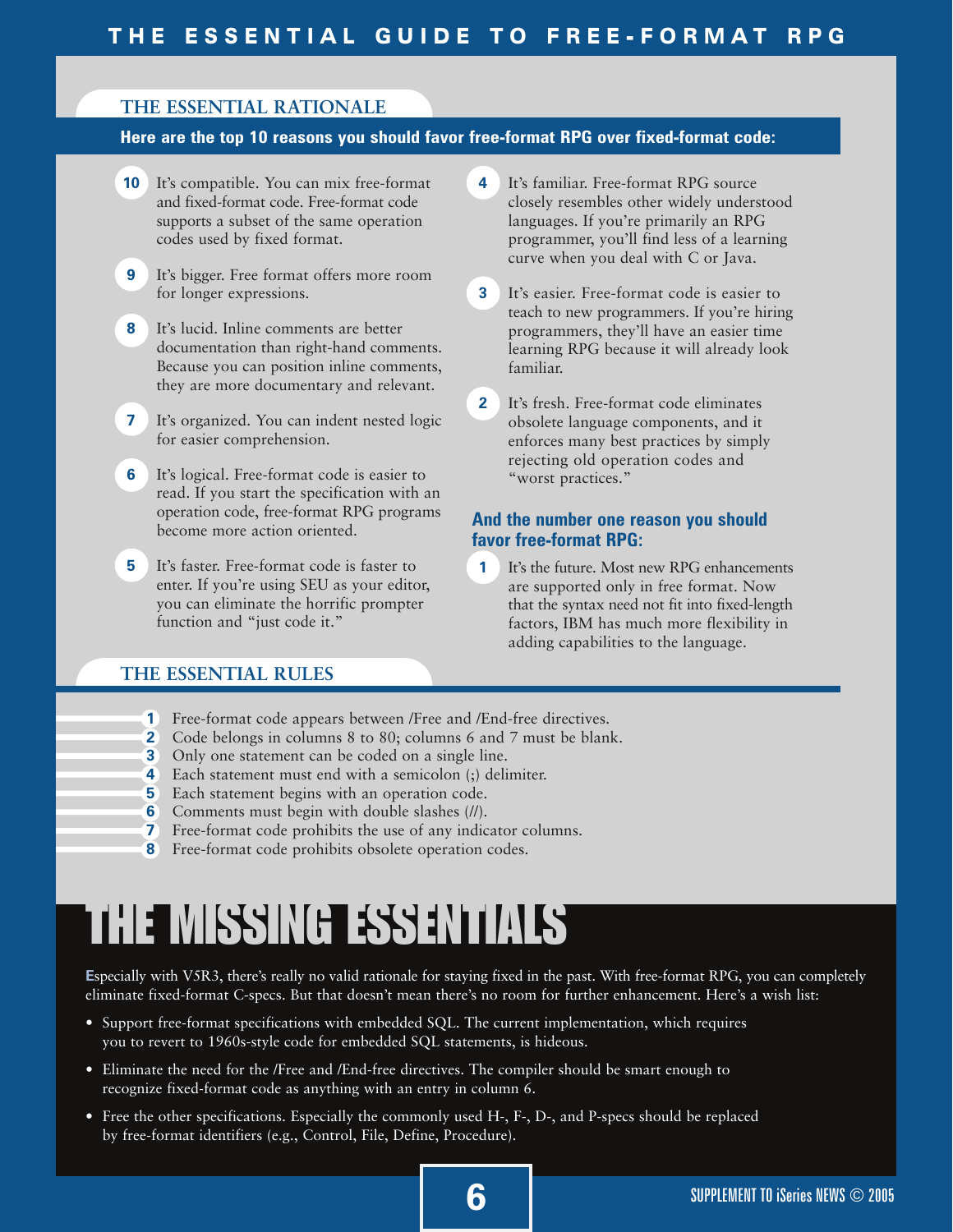# **AN ESSENTIAL DEBUGGING TIP**

The most common error you'll likely make when coding free format is to forget the semicolon delimiter at the end of each line. Forgetting the semicolon will result in compiler errors — and sometimes the error message won't tell you that you forgot the semicolon. If I'm having difficulty understanding a compiler error message in a free-format program, I look to the source line just above the source line that generated the error. Often, the error will simply be a missing semicolon that managed to confuse the compiler.

|               | THE ESSENTIAL ALTERNATIVES                       |  |  |
|---------------|--------------------------------------------------|--|--|
| ADD           | $Use + operator$                                 |  |  |
| adddur        | Use $+$ operator, date functions                 |  |  |
| ALLOC         | Use %ALLOC                                       |  |  |
| <b>ANDxx</b>  | Use AND                                          |  |  |
| <b>BITOFF</b> | Use %BITAND, %BITNOT (V5R2)                      |  |  |
| <b>BITON</b>  | Use %BITOR (V5R2)                                |  |  |
| CABxx         | Use logical expressions                          |  |  |
| CALL          | Use CALLP                                        |  |  |
| CALLB         | Use CALLP                                        |  |  |
| CASxx         | Use SELECT/WHEN/OTHER                            |  |  |
| CAT           | $Use + operator$                                 |  |  |
| <b>CHECK</b>  | Use %CHECK                                       |  |  |
| <b>CHECKR</b> | Use %CHECKR                                      |  |  |
| COMP          | Use logical expressions                          |  |  |
| <b>DEFINE</b> | Use D-specs with LIKE                            |  |  |
| DIV           | Use / operator or %DIV                           |  |  |
| DO            | Use FOR                                          |  |  |
| <b>DOUxx</b>  | Use DOU                                          |  |  |
| <b>DOWxx</b>  | Use DOW                                          |  |  |
| <b>EXTRCT</b> | Use %SUBDT                                       |  |  |
| GOTO          | No alternative                                   |  |  |
| <b>Ifxx</b>   | Use IF                                           |  |  |
| KFLD          | Use %KDS data structure (V5R2)                   |  |  |
| <b>KLIST</b>  | Use %KDS data structure (V5R2)                   |  |  |
| <b>LOOKUP</b> | Use %LOOKUP or %TLOOKUP                          |  |  |
| <b>MHHZO</b>  | Use %BITAND, %BITOR (V5R2)                       |  |  |
| MHLZ0         | Use %BITAND, %BITOR (V5R2)                       |  |  |
| MLHZ0         | Use %BITAND, %BITOR (V5R2)                       |  |  |
| MLLZ0         | Use %BITAND, %BITOR (V5R2)                       |  |  |
| MOVE          | Use EVALR, %SUBST, conversion functions          |  |  |
| <b>MOVEA</b>  | Use %SUBST, %SUBARR (V5R3), conversion functions |  |  |
| <b>MOVEL</b>  | Use %SUBST, conversion functions                 |  |  |
| <b>MULT</b>   | Use * operator                                   |  |  |
| <b>MVR</b>    | Use %REM                                         |  |  |
| OCCUR         | Use array data structure (V5R2)                  |  |  |
| Orxx          | Use OR                                           |  |  |
| <b>PARM</b>   | Use PR/PI definitions                            |  |  |
| PLIST         | Use PR/PI definitions                            |  |  |
| REALLOC       | Use %REALLOC                                     |  |  |
| SCAN          | Use %SCAN                                        |  |  |
| SETOFF        | Use assignment expressions                       |  |  |
| SETON         | Use assignment expressions                       |  |  |
| SHTDN         | <b>Use %SHTDN</b>                                |  |  |
| SQRT          | Use %SQRT                                        |  |  |
| <b>SUB</b>    | $Use - operator$                                 |  |  |
| <b>SUBDUR</b> | Use - operator, %DIFF, date functions            |  |  |
| SUBST         | Use %SUBST                                       |  |  |
| TAG           | No alternative                                   |  |  |
| TESTB         | Use %BITAND (V5R2)                               |  |  |
| <b>TESTN</b>  |                                                  |  |  |
| TESTZ         | Use MONITOR, ON-ERROR                            |  |  |
|               | Use %BITAND (V5R2)                               |  |  |
| TIME          | Use %DATE, %TIME, %TIMESTAMP                     |  |  |
| <b>WHENxx</b> | Use WHEN                                         |  |  |
| XFOOT         | Use %XF00T                                       |  |  |
| XLATE         | Use %XLATE                                       |  |  |
| Z-ADD         | Use EVAL                                         |  |  |
| Z-SUB         | Use EVAL                                         |  |  |